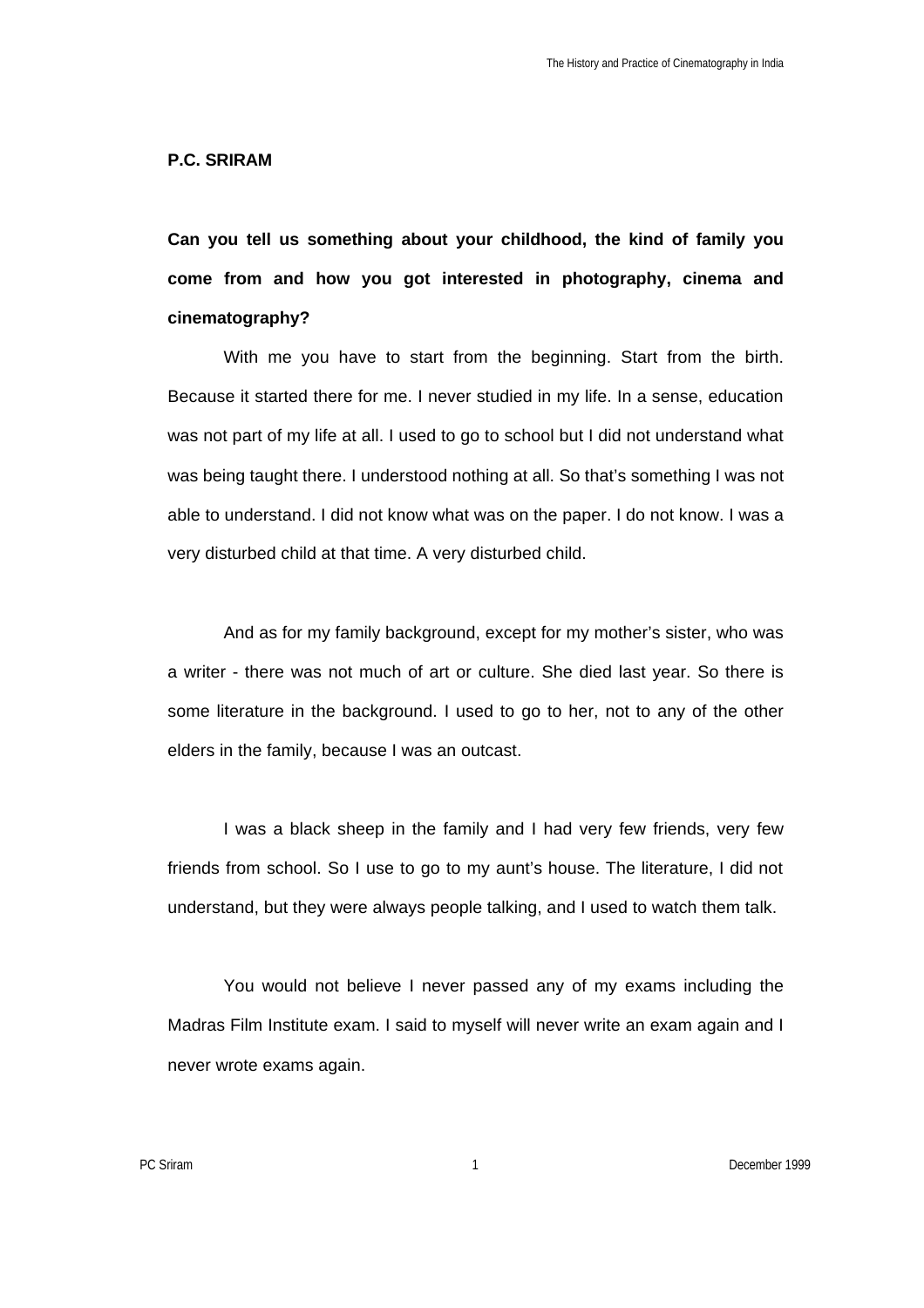But the most important thing is that my world opened when I went to the Institute, only then did I start seeing the world. I started studying. I started reading like mad; I wanted to know more and more.

My grandfather was doing still photography. He was a horticulturist. He was doing still photography there for his work, for his samples. And on other occasions as well he used to take stills. Even at the age of seventy also he was able to take the stills. So, he gave me a camera and when I started clicking, I could see, I could relate or see myself.

## **What did you feel you could see in yourself?**

Something was happening to me. I kept doing it (photography) continuously. I could see something, which made me feel something I didn't quite know, the 'unknown', if you like.

That was the time; I was in school, and this was the only hobby I had. I could do it because I could do it alone.

Now you have instant cameras. You can shoot, go to the studio, print. These things were not the same then. So in my days of loneliness, at night, I used to take my camera. I used to say "let me shoot the moon, let me shoot dreams".

How to shoot dreams? It was only a thought. It was very childish. Looking back, I can say I was in the learning process, thinking "How to shoot dreams, how to shoot the moon, how to shoot the night".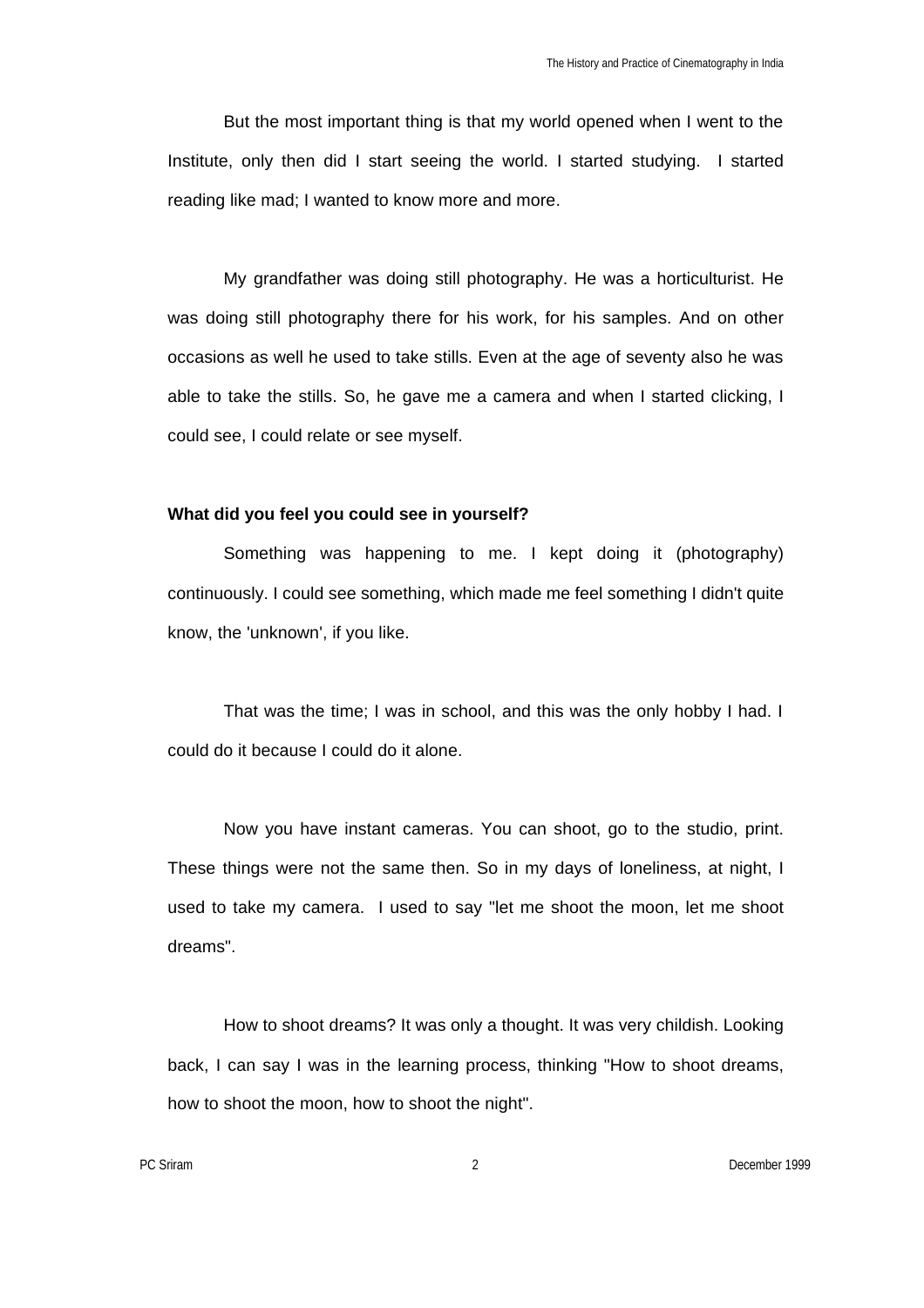All alone in my room I used to sit with my camera and shoot various kinds of things. Even now if you see those negatives you can see lot of things in those negatives. I remember when once I was putting my leg down on the window like this and the moon was there. I had the support of this thing for longer time for exposure. I kept the leg there and I kept the moon there and I shot the moon for a long time.

Call this realism, this ism or that ism, I don't know, all I wanted to do was to go in the direction in which my mind was travelling. The only thing that was happening in my life was that I was travelling with my camera in my hand. It made my mind travel. That was the only reason I went towards the Film Institute. I wanted to travel so I had to go through the film institute. You need at least a certain education.

I had to struggle to finish every paper. At that time nobody use to go to the institute. Now you pay more to study there than you do to become a doctor. All the sons of big people now want to study film. Now it is a fashion. The Government of Tamil Nadu is spending so much on each film student - a couple of lakhs per head. No other state government in India spends so much. Why, because they are using the media for their own ends, their personal ends also. That's why so much money is put in there.

## When I went into the Institute it was different.

PC Sriram 3 December 1999 Once I went into the Institute I started learning. The learning process was endless. I saw a film called *'Dune'*, and then I saw *'400 Blows'*. I said "Is it possible to think in these terms", because, normally you are confined to just one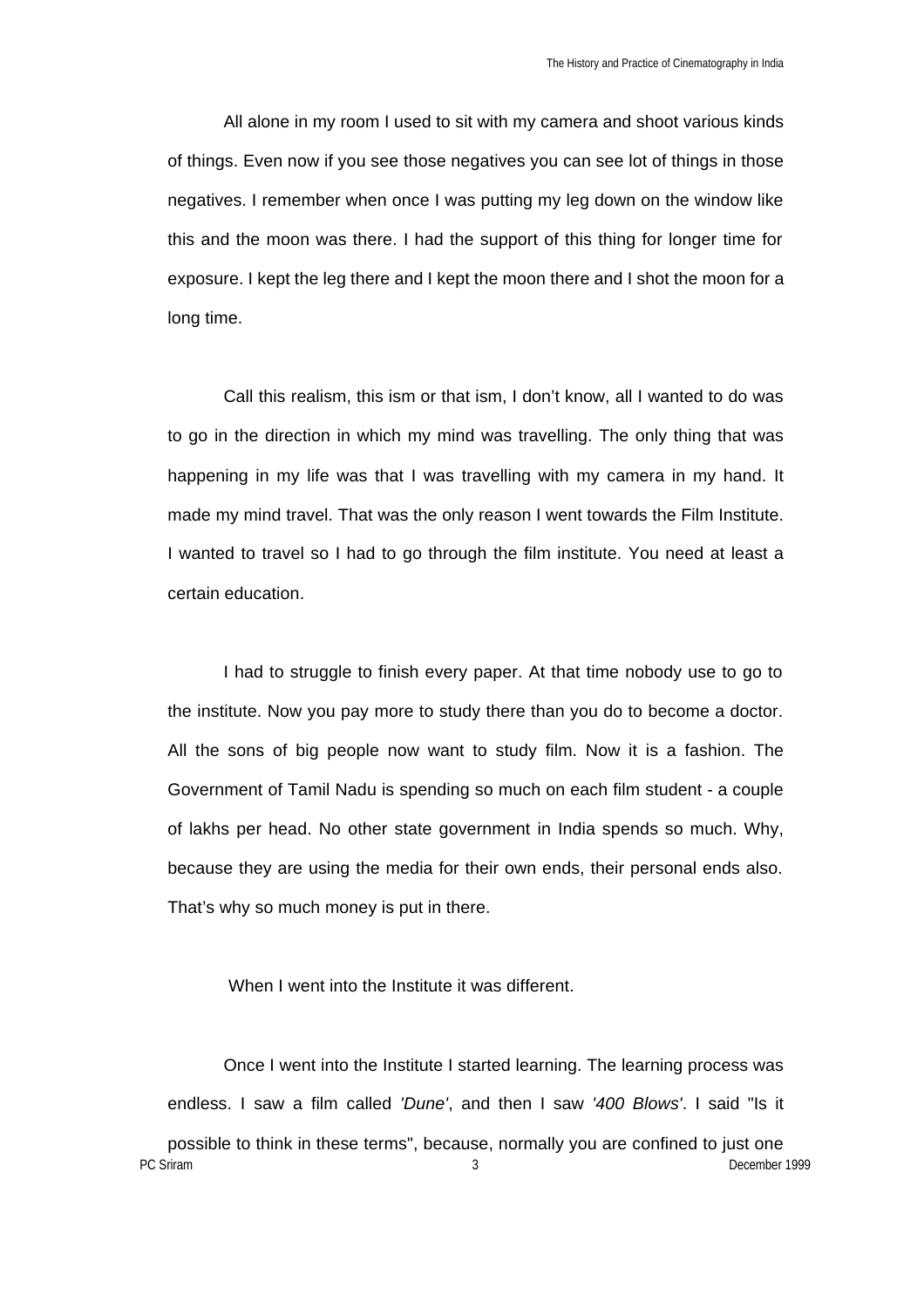kind of cinema which you see in the theaters. What you know is only one kind of cinema. It can be English, or Hindi, or any regional film but - it is still one kind of cinema.

But when I saw *'400 Blows',* I said - "this is my autobiography". Recently I got my own copy of '400 Blows'. I saw it. It still hit me again in the same way. I have gone through that kind of pace. I was a disturbed child.

 In the background that I came from it is very difficult to find any support for a disturbed child in the home and protect him from society. My mother was a big support and my father you see, used to say, "you are an insult to my family".

But I don't blame him because he never offended me. I know everybody in that state of mind. But my mother, looking back it looks very funny; she would say lots of things to me, talk to me. She spoke to a lot of doctors, they told her lots of things, but she knew how to hold a disturbed child.

My mother's uncle, Ari Rajam, was a big doctor. She must have told him about me, "suddenly he is very angry in the middle of his dreams, nobody knows why, he comes home from school and he throws everything, cannot sit still.' He must have talked to her. He gave her a book "In Search of Dibbs". It is the true story of the growing up of a disturbed child. She took up that book in a big way; she even read it to me.

When I read the book later, in the Film Institute days, when I had a thirst for knowledge, a thirst for everything, it changed the entire pattern of my life.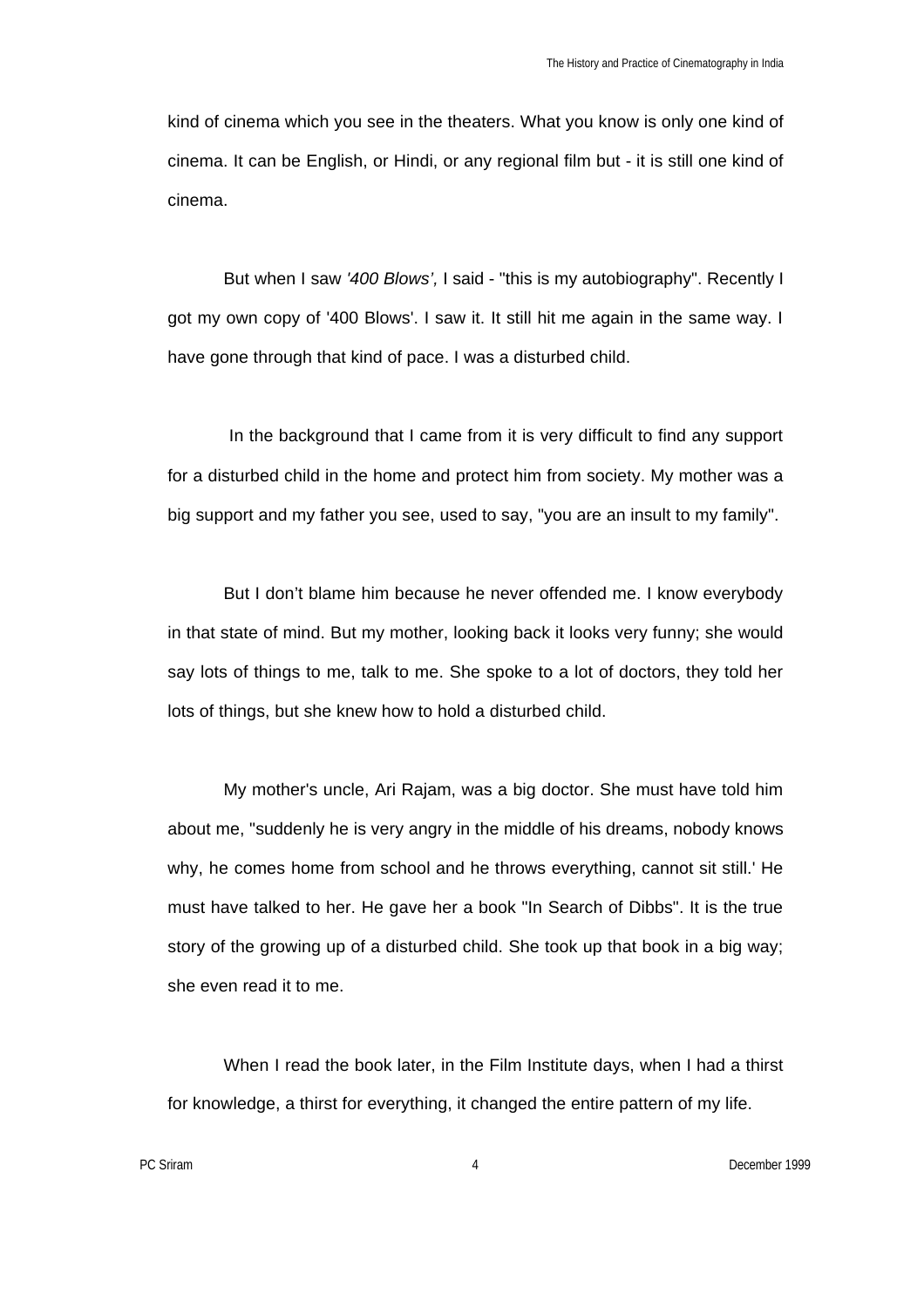I came across things in cinema that I never knew before. I came across, say Japanese culture, every thing in it was mind blowing. It made me ask myself "What are we doing here?" I felt that I was not able to do anything. I felt that I had to do something, something that I was not able to do. This happened in the final year of the Institute. First and second years were mind blowing. I wanted a camera, I wanted film, and I wanted to do something.

Looking back, I think I can go back to childhood. I stayed in a house, which had a film studio in the backyard. It is no more behind my house. It was called 'Venus Studio'. Sometimes in the middle of playing ball I would stray into the studio lot in search of the ball. There were six or seven floors on which there was non-stop shooting going on, of Hindi, Tamil, Telegu and Malyalam films.

In those days I used to just go there, watch, nobody was allowed there and nobody would notice me. I remember watching at the age of four or five - I remember noticing the sound, sets made to look like jungles in the heart of Madras city.

I am forty-three now, but I remember it distinctly. I used to go, sit in a corner and watch, with the watchman and the peon. It is all coming back to me as I am talking to you. Then I got cut off. Cut off completely.

The beauty of it all is that I went and erected a set there when I was shooting *Nayakan*. I knew everything about the place, at the age of five, six, seven and then I was coming back to the same place as a grown up. It looked the same, it felt the same, like deja-vu, I should not use that word, but I know that

PC Sriram **1999** December 1999 I felt the waves of a very strange sensation when I walked into the set of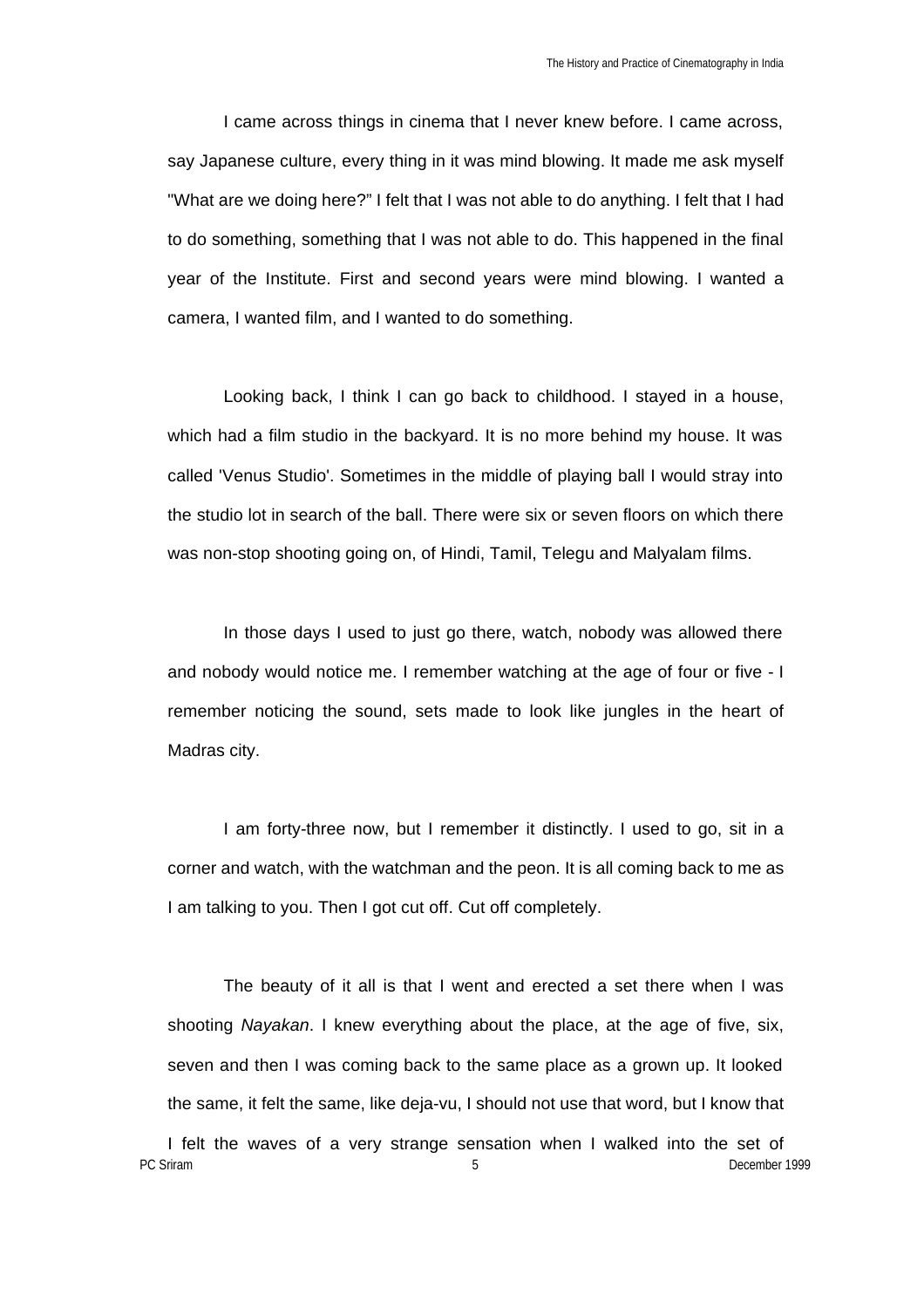*Nayakan*, into that studio, the same place. So this is how the evolution of cinema inside me took place. This is what it is like.

# **Tell us something about the early films which saw and which left a deep mark on you, both before and during your days at the Institute.**

 See before the institute days, as far as English films are concerned we had *'Makenna's Gold', 'Towering Inferno' -* those kinds of films. I remember that when I saw *'One flew over the Cuckoo's Nest***'** it made me sit up and think that it was interesting. I have already told you about the impact that *'400 Blows'* had on me when I joined the Institute, then I was also quite taken in by *'All the Jazz*'. I also remember seeing *'Woodstock'*, it was a 70 mm print that came and ran only for two days. It came back again after three years and ran for a hundred days in the Blue Diamond cinema. At that time we went to see films as some form of 'mob psycholgoy' but still some of them did stay and had an impact on my mind. Like *'One flew over the Cuckoo's Nest'*, *'400 Blows'* and *'Woodstock'.*

As far as Tamil cinema is concerned, a very strong film for me was *'Andanaal'* by S.Balachander. I was also zapped by Nimai Ghosh's *'Chinnamul'*  a Bengali film that was shot in the partition time, it used a lot of documentary footage. Maybe the film itself was not that great, but it had a very imaginative way of using documentary material. Other films that I remember were *'Kalpana'* by Uday Shankar, and *'Kagaz ke Phool'.* I was also very impressed by the early Sivaji Ganesan films. I can say that all these films influenced me.

**Was there any thing that influenced you in a cinematographic way, a particular style of lighting, visual patterns, framing and so on?**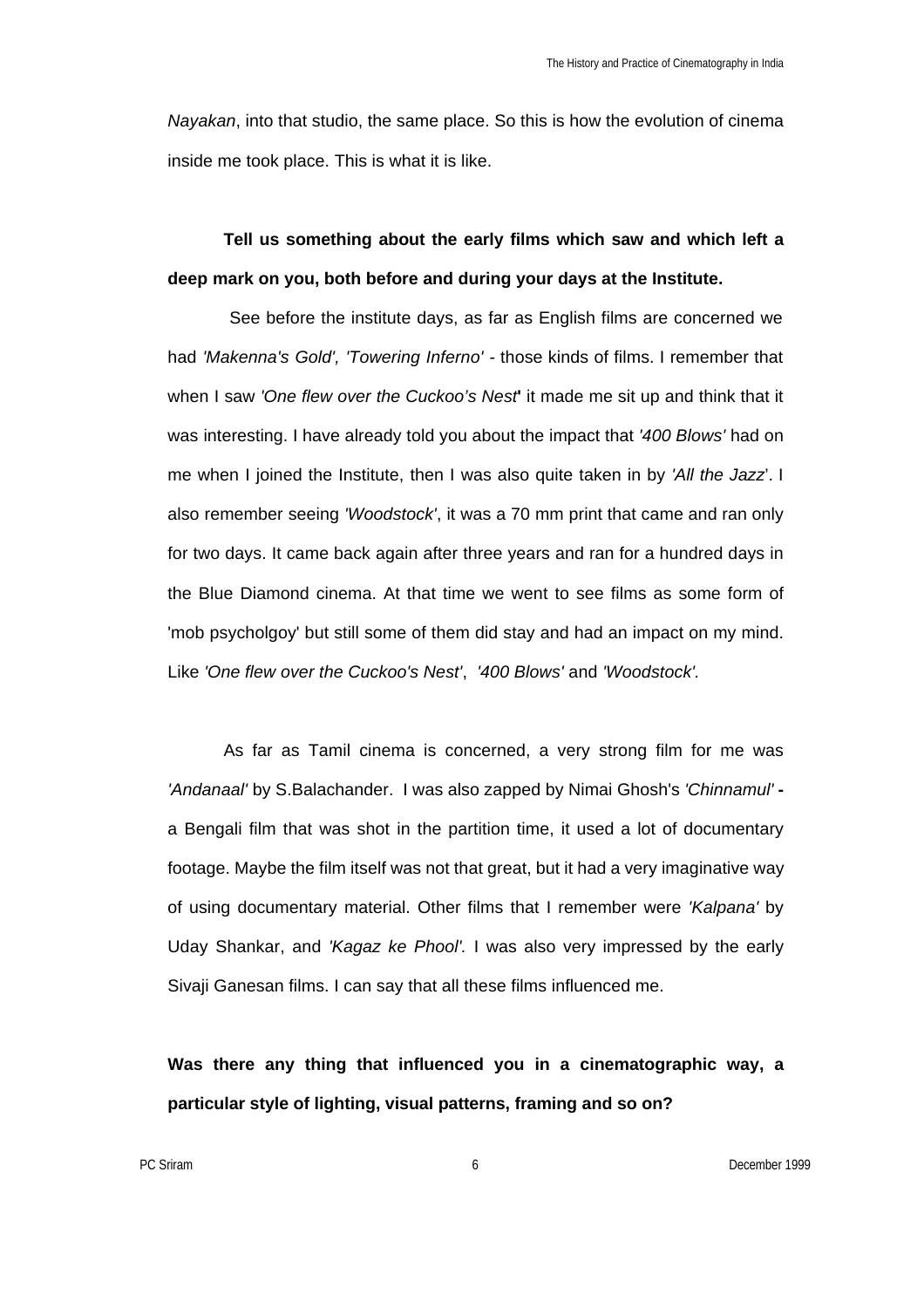I never see a film from the photography angle at all. Not even today. It was only when I started going to the Film Festival that I noticed that all the Pune Institute guys knew the names of the cinematographers. I think the only name I know is that of Vilmos Zsigmond. And that is because one of my assistants had the chance to work with him on some commercial that was shot in Turkey. And then he called me at three in the morning, imagine!

### **Did you work as an assistant?**

I never worked as an assistant. But even during my school days, I used to go and observe films being shot, one of my friend's father was making a film, so in the school holidays I used to go and watch. And in the Institute days, I would go each day to Satya Studios at 6 o'clock and watch what they were doing. During the vacation I would go and spend all my time there. I used to not mind anything that they would say to me. They used to behave quite strangely but I did not mind that either.

Once during the summer holidays I travelled with them from Madurai to Salem on a 40 day shoot. It was a circus. I was the fourth assistant or the fifth assistant, something like that. I was not paid; rather you could say that I was a burden on the producer.

# **And what was the experience of shooting your first film like?**

PC Sriram December 1999 It was a 16mm film shot and released in Bangalore with some youngsters. We shot the entire film without any money. There was no money for shooting. It was a fiction film, but shot in a very documentary style, like candid camera, with a para-bolex camera. It was made by a collective, we assembled raw stock from here and there, the guy who was behind the whole thing has emigrated to the US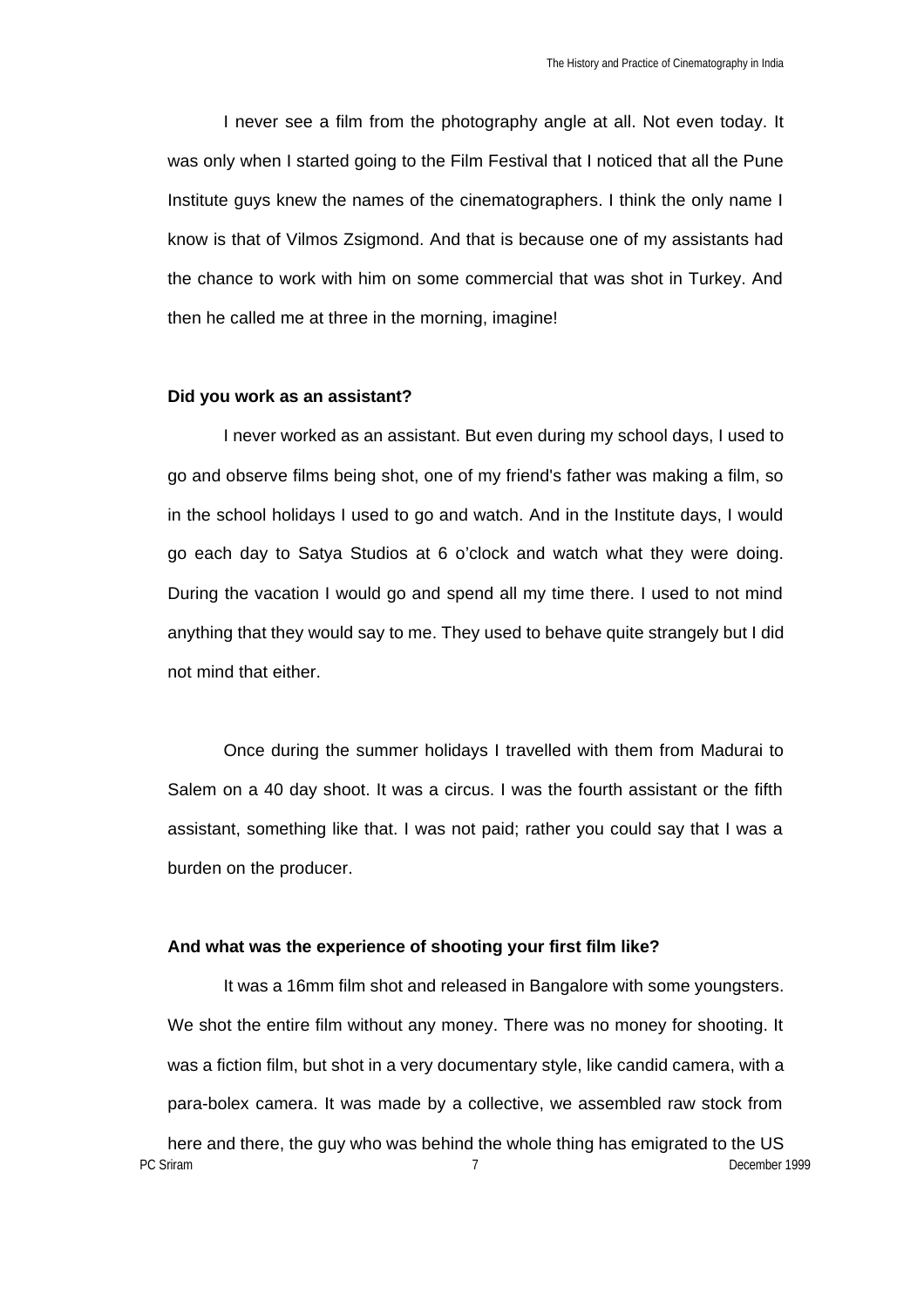now. He plays the small role of a cop in one of the Kamalhasan's initial fight scenes in *Nayakan*. He had been to Sweden and seen a lot of cinema there; apparently he had even tried making a small film in New York. But anyway, what's the point of saying all this, you cant even see this film.

Anyway, we shot the whole film on MG Road in Bangalore. The whole thing was improvised. Looking back I can see that it was very amateurish, but I was zapped by it at that time, creating frames, improvising and shooting handheld and candid. It was quite a mind-blowing experience. We did not even have enough money for food. It was given only once a day. That too a little bit of rice. That is why we used to go to a village and beg for everything. We stayed outside Bangalore, and used to come to the city to shoot in a tempo. We worked like this for sixteen or seventeen days. It was a fantastic experience, but the lack of nutrition made us all weak.

But that film never took off. So this is how I shot my first film. I was doing only the basics of cinematography. When two characters are talking I told the director that I wanted the talking to be like this. I shot it straight because I wanted to play safe. I don't like the way I did the lighting. But it helped me get over a certain phase. Then I said to myself that this is not the direction in which I want to go, I don't want to do this kind of film. My life came to a grinding halt. I gave back the advance for the next film that I had got. And for two years you could say that I did nothing. I was in a desert.

Then, by the time that Pratap Pothan asked me to do a film '*'Meendum Oru Kadal Kadai'*, (which won the Indira Gandhi award, for the best first film) I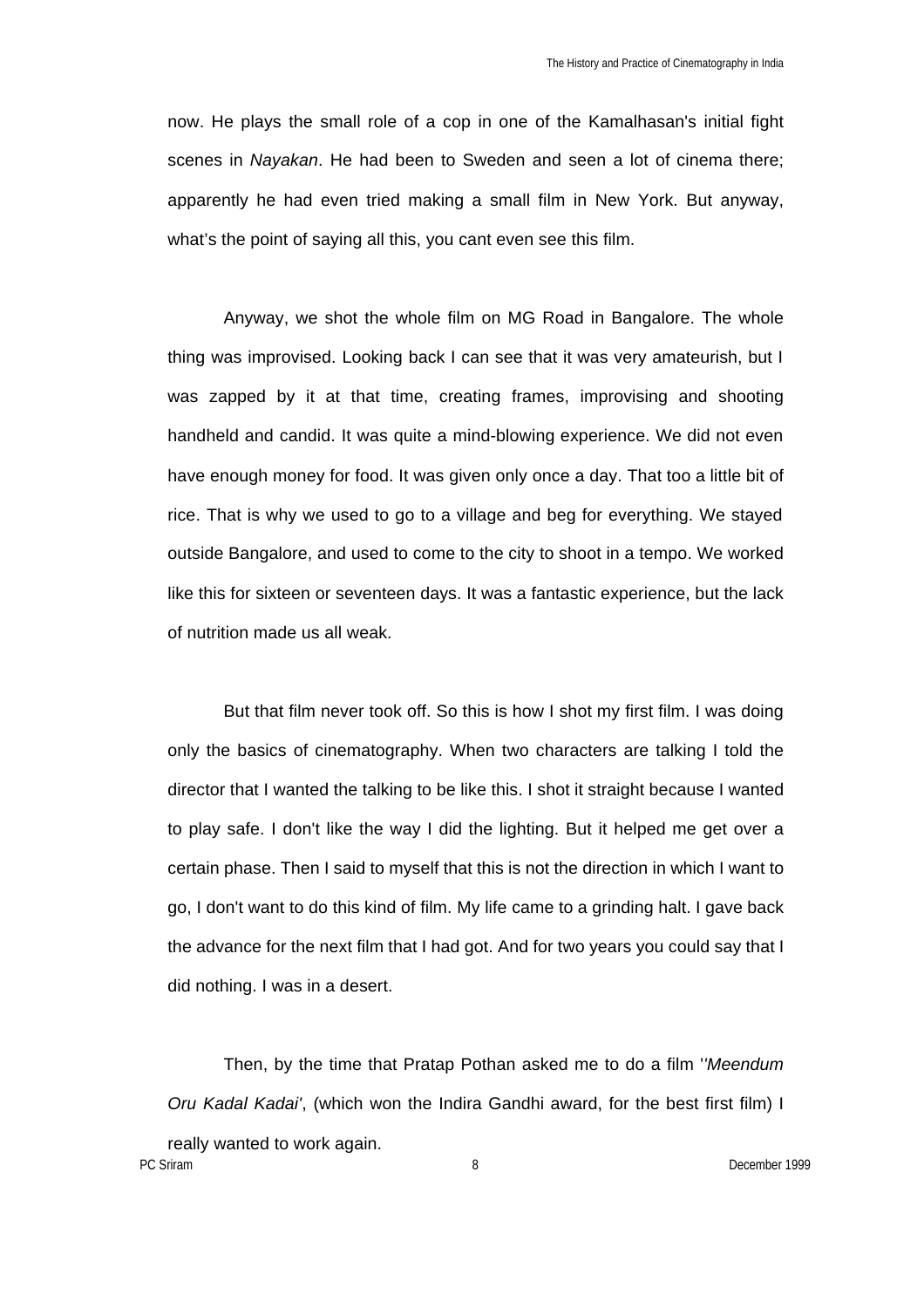We had very little money but we created a lot with limited means. We started shooting in a mental hospital, so somewhere there must have been *'Cuckoo's Nest'* working in my mind. The whole film took nearly two years. Because when ever we got hold of any money, only then would we shoot the film. Only two prints were taken. It was odd but I could express myself, the story was what I wanted to express. I was expressing, expressing and expressing. The film was released. Very few people had seen it at first. It won an award. People don't even know about it. Afterwards it became very popular. Later after seeing that film Fazil called me. Fazil who is well known as a director in Malayam. He is one guy who did a different kind of filmmaking kind of cinema in Malayalam. Even today he has got his own character. He has not diluted it in these ten years. Lots of people got diluted in this ten years, but not Fazil. I shot for Fazil's first film *'Poove Poochoodava'* and then Mani Ratnam called me.

#### **How did you begin working with Mani Ratnam?**

Then Mani Ratnam called me for *'Mauna Ragam'*. We did four films continuously. We never thought about whether these films were successful or not. You don't think about success when you are doing it. The success of the film was growing somewhere. Both of us were communicating at a level where we could read each other's minds.

This was really good for me. There was nothing to stop me. I was moving, moving and moving, one film after another. It was just `let us do it, let us do it'. I was realizing what ever I had in my dreams, in those stills form my teenage years into celluloid. He would say while shooting, "Remember that still that you showed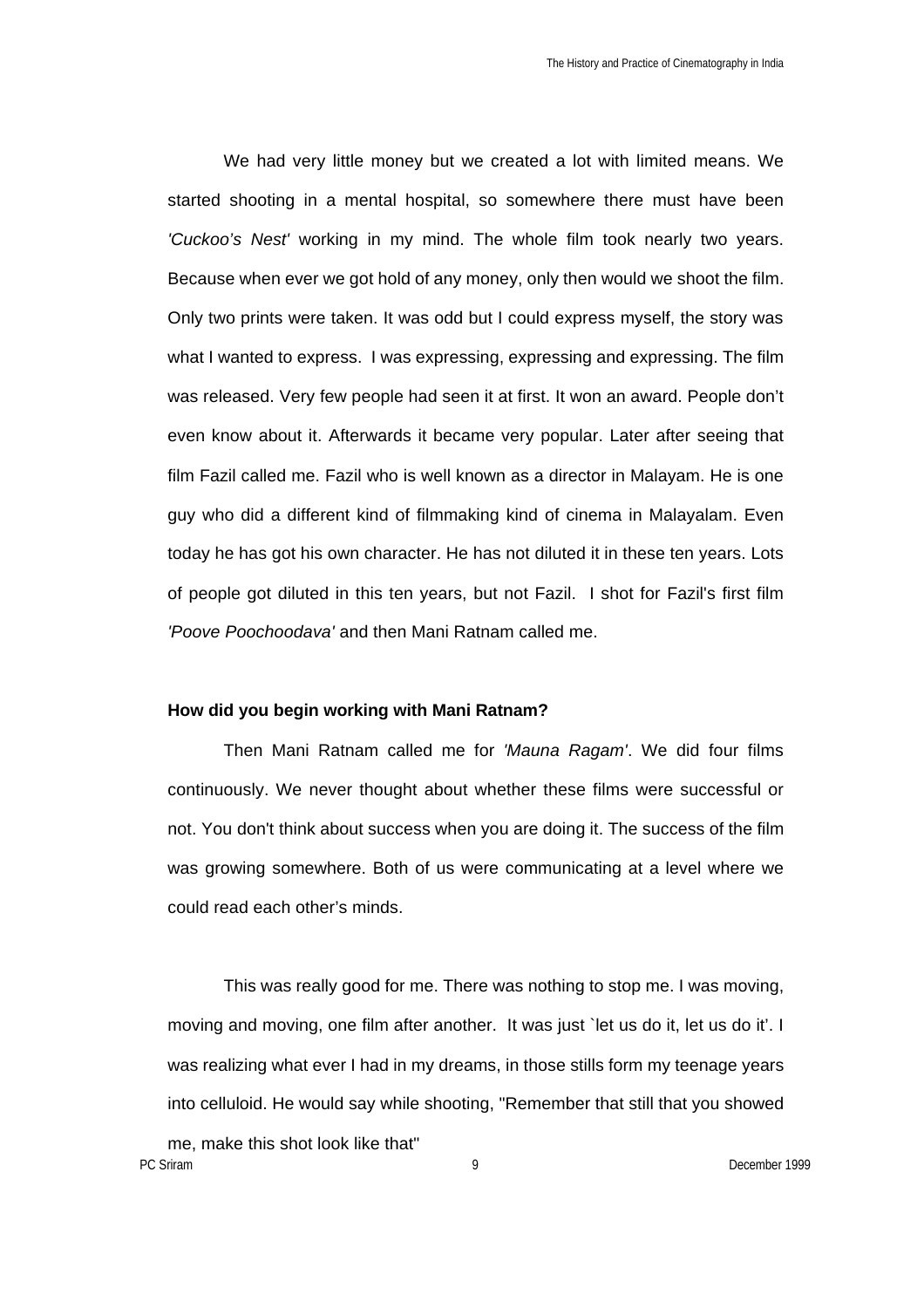Stills of mine were so popular with some of my friends. They will come and see all of them. Even now sometimes he will say, remember that still, that rain, that moon, that bullock. I must have been a child when I took that still. When I later enlarged and increased the contrast and started my own printing it became - "what a shot!" I was reprocessing a lot of my own old stills. This helped me a lot in working in cinema.

### **Were you trying to develop a conscious style in your lighting?**

I have never repeated myself in my lighting between films. See, for example, the whole country went berserk with *'Agni Natchatram'*. I never did any thing like that again. I have never touched that area at all. I went to another extreme in *'Thevar Magan'* to a very straight documentary style. Everybody who saw the film said `you were not there, you were not there, as if the camera was not present at all.' Why should I be there? The film was there. I did not understand what all the fuss was about. Lot of people did not understand that but at the end of the film when the film was over, then they understood the photography. I go by that. Then again *'Nayakan'* was another extreme.

*'Agni Natchatram'* became a popular film, fine. If it had failed, I would have gone in some other direction altogether.

**Can you explain the difference between these two approaches, the expressive one of** *'Agni Natchatram' and the realist one of 'Thevar Magan'?*  **It seems as if there is always a tension between these two approaches in your work.**

PC Sriram **10** December 1999 *'Agni Natchatram'* brought a new kind of Pop Culture into India. I remember seeing a trailer of Stanley Kubrick's *"Clockwork Orange*" as a child, it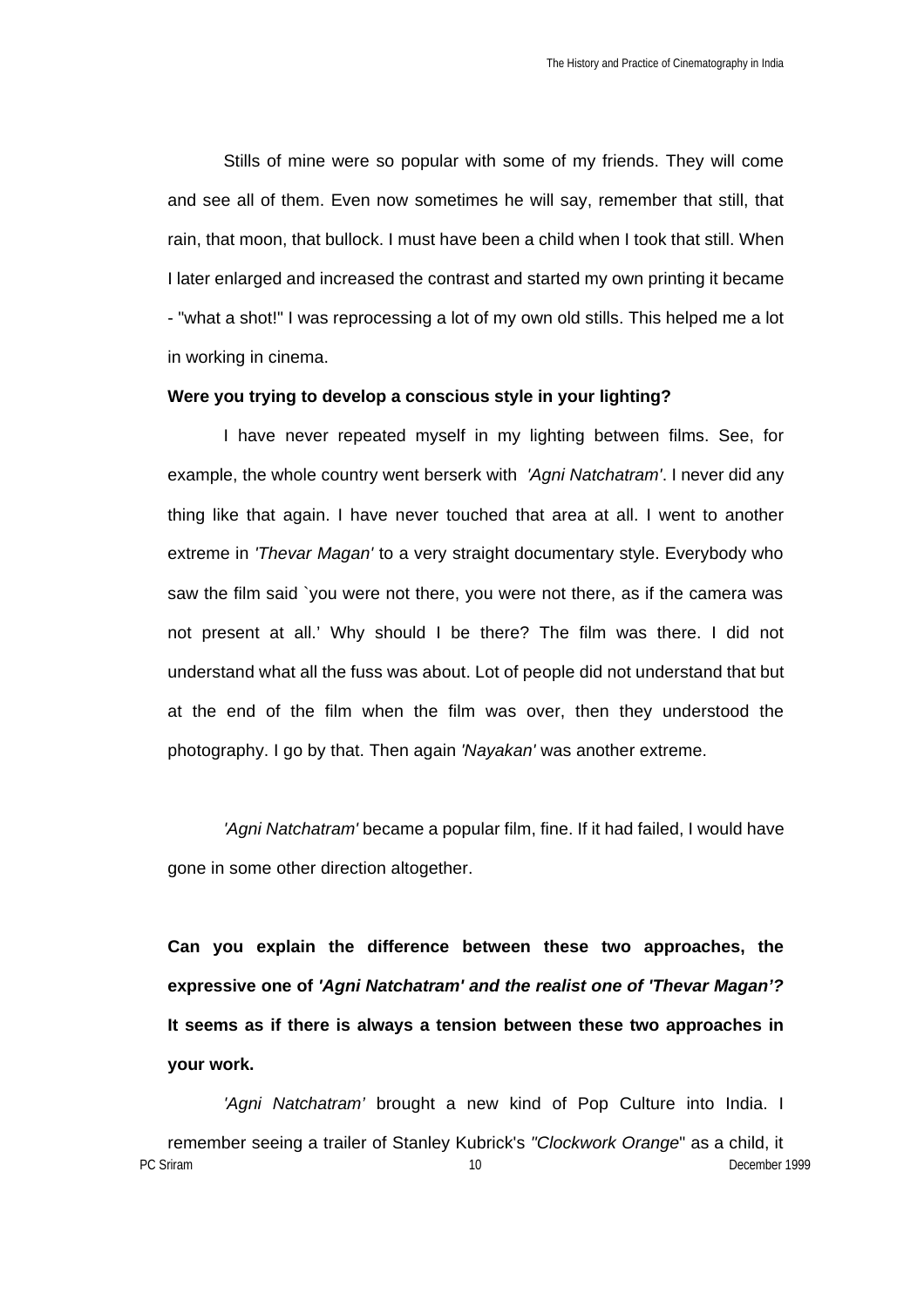really made an impression on me. I like the picture very much I don't know why. For the sake of the trailer I kept on seeing the film. I was trying to apply that kind of visualization in this film. The film worked even in the remote interior of Tamil Nadu. The people there are not critics. They either like or they don't like a film. Their minds are clear. They saw it in such a way, in such numbers that it became a major hit. Even in places where the projection and the sound was very bad it worked.

 In *Nayakan* I wanted to try a different light pattern. You can say that it was the 'top light' concept that I had tried very long time back in Fazil's film for one particular sequence. I

Then I used diffused light in *'Meendum Oru Kadal Kadai*' in certain areas, I try out different things in different films, and different things in different scenes.

## **But do you try and develop a scheme for a given film?**

Yes, for instance I knew that in *Nayakan* I would play with shafts of light throughout the film. It was appreciated even by people like Shyam Benegal and Govind Nihalani.

The whole lighting pattern of *Nayakan* is about 'enhancement'. I remember for a night scene I started lighting up, I wanted to do 'low key' lighting. People don't understand that to do 'low key' lighting you need more lights...

PC Sriram **11** December 1999 Now I work a lot with silhouettes. Sometimes I ask for six generators! Sometimes people don't realize how much light you actually need to do even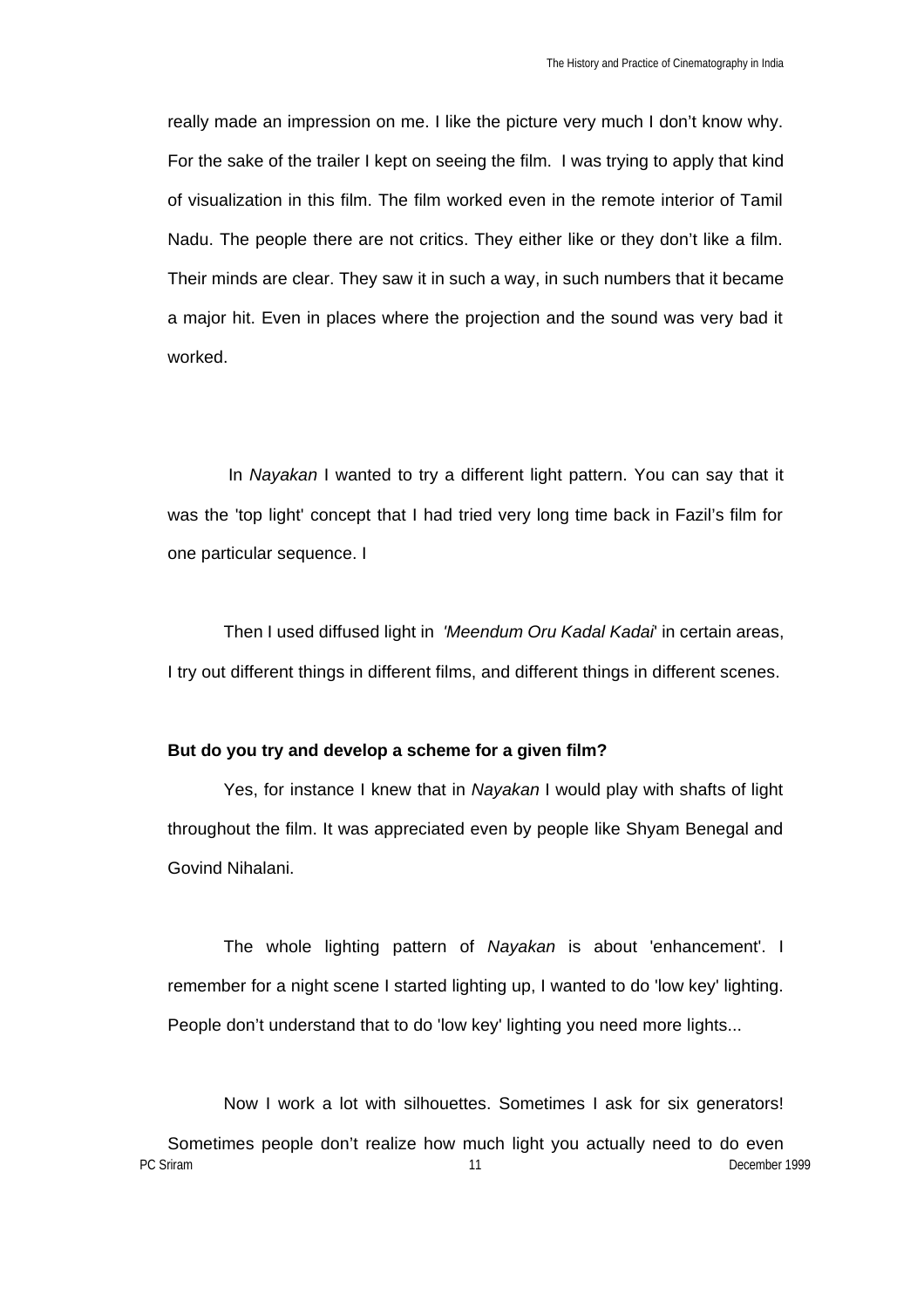something quite low key. The amount of light is something which they are not used to.

Then, I wanted to work with brown tones, throughout *Nayakan* and *Thevar Magan* I wanted brown tones.

## **What are the challenges that you are placing before yourself?**

As I said I never want to repeat myself. I have done a lot of bright work, in films and in ads, now I want to try something different. I was telling you about brown tones, now I am fascinated with the idea of murkiness. I want to make a whole film to visually explore the idea of murkiness. In our Indian conditions, everything is not soft and beautiful. You find this murkiness in the polluted air - in Bombay, in Bangalore, in Delhi. It is a haze, sometimes, like in the winter in Delhi it can be aromatic haze, sometimes it is a dark haze. It is a state of mind, and I want to be able to reproduce that state visually. Nobody has captured that Indian murkiness which I am telling you about.

## **How would you try to achieve it?**

You are asking me about the technical application, I don't have an answer. Perhaps I have to work with tele lenses. I have never before touched the camera for that look, but now, whenever I try to shoot, I search for that look. Then if I want to work with a romantic murkiness, then maybe I should work with the 150 HR, or the 250 zoom lens, I don't know. I want to see that light of today's Indian cities.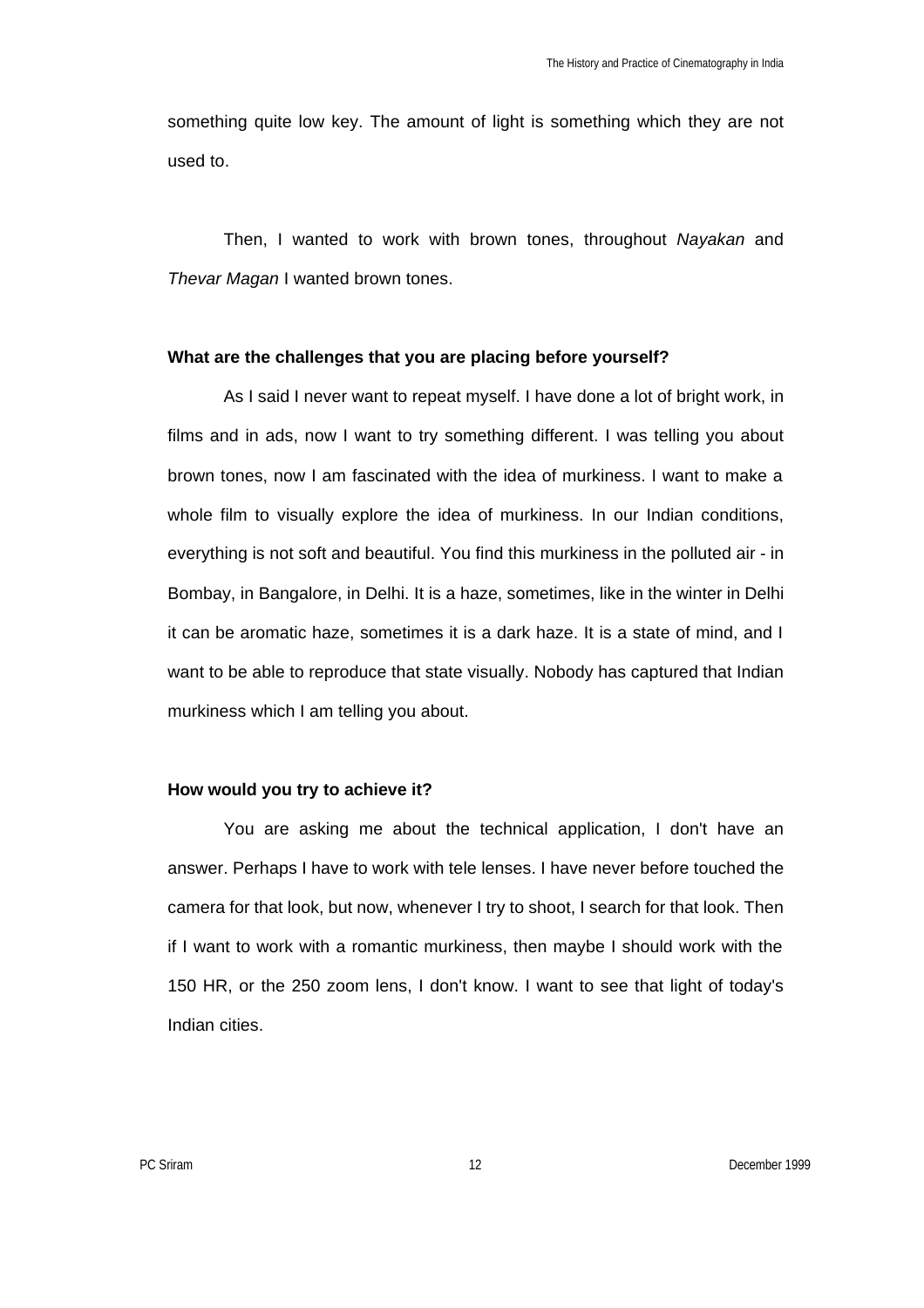#### **What excites you most of all as a cinematographer?**

When an actor is able to understand and play with and to my lighting. I have been very fortunate to have worked with Kamalahasan on more than one occasion. He has an exceptional ability to observe and incorporate light in his performance. It is not enough that you shine a light on an actor's face. The actor should be able to show that the light is coming on his face. I shot at sun set in *Nayakan*, the sun is a very important element in the film. And Kamalahasan has the ability to interpret the rays of the setting sun on his face. His acting enhances my lighting. I find it stunning. That is real talent.

### **Is there anything that bothers you as a cinematographer?**

The theatres are so bad. I used to get so wild when I saw the theatres. It is a very basic question. I feel like am fighting against the whole world. I used to go to the screen in theatres, touch the screen and my fingers would become black. There was so much dirt. A screen has to be white. How can you project an image on a black screen? I remember I went to a theatre and I cleaned the screen. It was nothing, it was simple, but no one had thought of doing it. We are so ignorant in all things. The carbon arcs need changing, but they don't because each theatre owner thinks he has a fixed quota of carbon.

Then during the projection they leave the doors open, so light streams into the theatre. Then I realized I am fighting against the system. It is not one theatre or another; it is an entire system.

They may think that they have seen a film, but they have not seen the photography. This is not cinema.